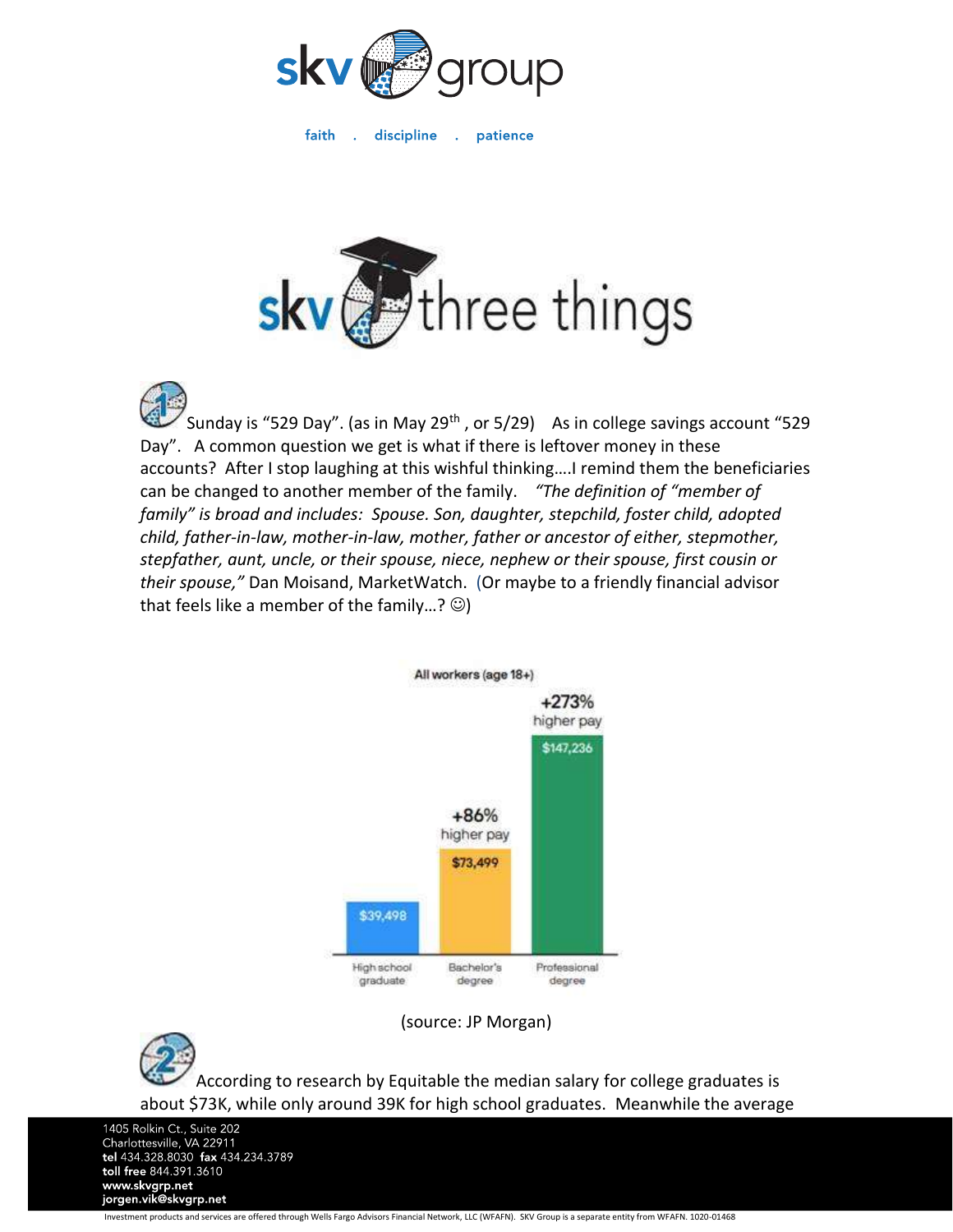

## faith discipline . patience

student loan debt load is about 38K....hmmmm. Still seems like a wise business decision to get a college degree? Even if you get a marketing degree from a party school like it did ! (Dooooookkkkkssssss!) "*Jobs that require a college degree are also more likely to come with benefits such as health insurance and a 401k plan,"* Jody D'Agostini, an Equitable advisor. Maybe the most meaningful case for higher education is employment ---the higher the education level, the lower the employment rate according to Bureau of Labor Statics.



Average yearly starting salary by college major for the class of 2020

A note to graduates from a grumpy old man…I would encourage you to not forget the importance—the impact—of handwritten thank you notes for those congratulatory graduation gifts. You have reached this milestones with the help of others— be grateful. Now and always. Not with a text, or email. Ink on paper. The kitchen junk drawer probably has a few of those old fashioned ballpoint pens in it-- some note cards…. "*Sometimes we don't write the notes because we don't know what to say…a simply expression of gratitude is enough…nothing counts quite like cursive,"* according to Steven Petrow, a "etiquette columnist". Taking the time to send the message you care really and are grateful is so worthwhile—good for your soul, and for the receiver. (and may move you up in The Will!) Yeah, yeah…"okay Boomer!"

1405 Rolkin Ct., Suite 202 Charlottesville, VA 22911<br>tel 434.328.8030 fax 434.234.3789 toll free 844.391.3610 www.skvgrp.net jorgen.vik@skvgrp.net

Investment products and services are offered through Wells Fargo Advisors Financial Network, LLC (WFAFN). SKV Group is a separate entity from WFAFN. 1020-01468

<sup>(</sup>source: NACE)